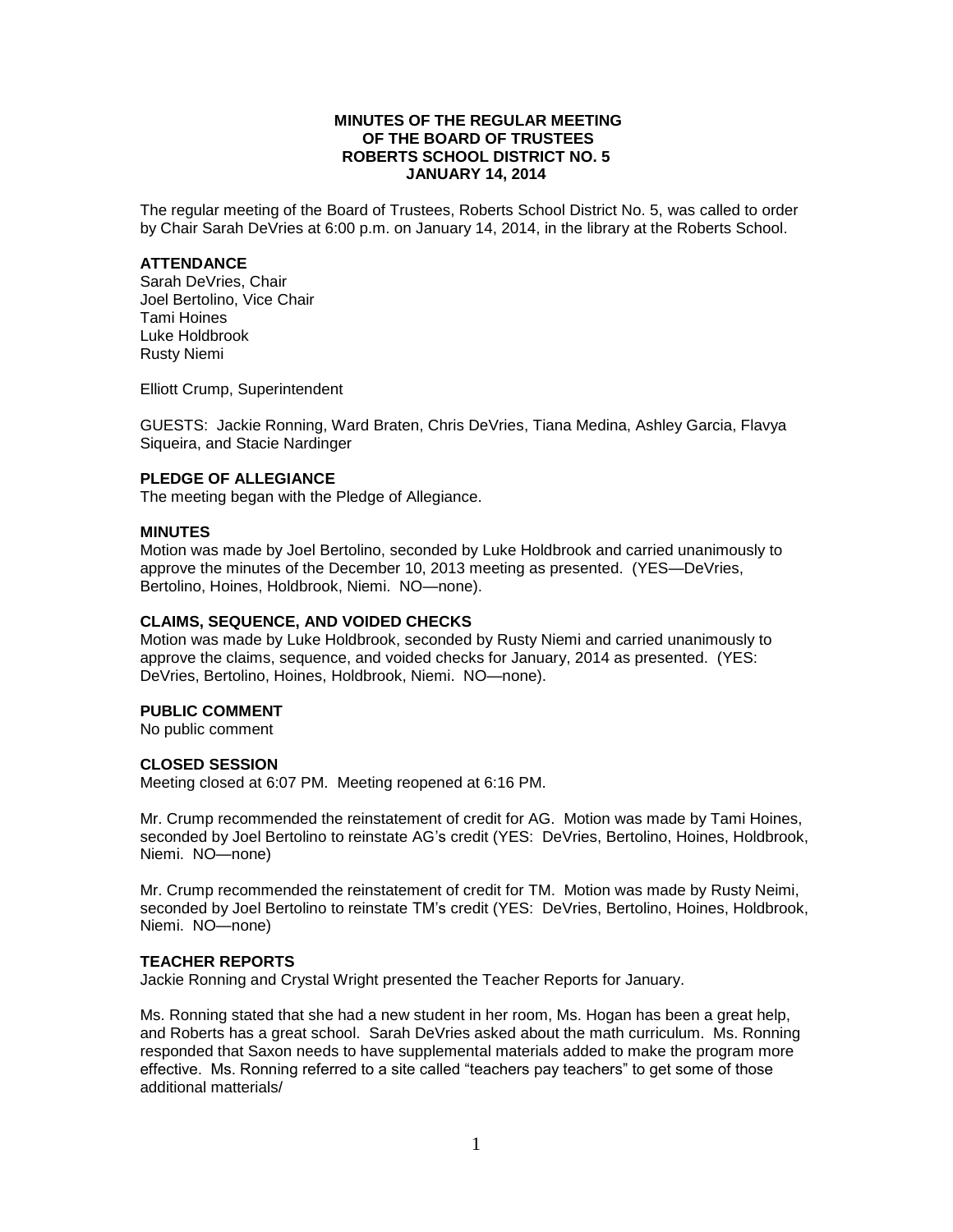Ms. Wright thanked the board for use of the facility for Cadyn's benefit. She went on to say that her room is very busy. She started the year with eight students and has added one to her caseload. She complimented the paraprofessionals that are in her room. Ms. Wright stated that there is a lot of paperwork involved with special education and that if she had the choice she would prefer to be in an elementary classroom. Nevertheless, she started that she is improving her ability to run special education meetings and that she is currently working on setting up Special Olympics for two of our students.

## **PERSONNEL**

COACHING RECOMMENDATIONS – Mr. Crump made the following coaching recommendation:

Clark Begger, Head Junior High Boys' Basketball Coach at a stipend of \$1350.

Mr. Crump stated that our policy is to hire internally first. If we have a qualified candidate on staff we hire that person. In this situation, only one individual expressed interest in the position. We are still searching for an assistant coach; nevertheless, two staff members have mentioned being willing to take on that role if we are unable to identify an applicant for that position.

Motion was made by Rusty Niemi, seconded by Joel Bertolino and carried unanimously to hire Clark Begger as the Head Junior High Boys' Basketball Coach at a stipend of \$1350. (YES— DeVries, Bertolino, Hoines, Holdbrook, Niemi. NO—none).

#### **NEW BUSINESS**

MHSA ANNUAL MEETING – Mr. Crump made the following recommendations:

Proposal to Amend the Due Date for Annual Membership Dues – Recommendation "YES" Proposal to Amend the Eighth Grade Participation/Academic/Transfer By-Laws – Recommendation "YES" Proposal to Amend Visa Classification for Foreign Exchange – Recommendation "YES" Proposal to Add Golf to the Transfer Interpretations for Varsity/JV Competition – Recommendation "YES" Proposed Jewelry Rule for Golf – Recommendation "NO" Proposal to Delete Prohibition of Sunday Activities – Recommendation "NO;" however, listen to rational and adjust vote according to information presented Proposal to Eliminate Master Basketball Scheduling – Recommendation "NO" Proposal to Amend Cooperative Sponsorship Limits for Six-Player Football – Recommendation "NO"

The Board agreed with all of the recommendations presented.

NORTHWEST ENERGY PROPANE PROGRAM – This program would allow an organization with in the school to earn some additional funds. Mr. Crump recommended that the Board approve the use of this program.

Motion was made by Rusty Niemi, seconded by Luke Holdbrook and carried unanimously to allow an organization at Roberts School to utilize this fundraiser. (YES—DeVries, Bertolino, Hoines, Holdbrook, Niemi. NO—none).

HOME SCHOOL PARTICIPATION – Mr. Crump informed the Board that Dan and Tess Kosel are interested in having their child participate on the Roberts Junior High Track team. Mr. Crump stated that he felt it would be advantageous for Roberts School to get as much community participation in the school as possible. The Board asked Mr. Crump to pursue this opportunity and report back to the board with a recommendation on expense and liability.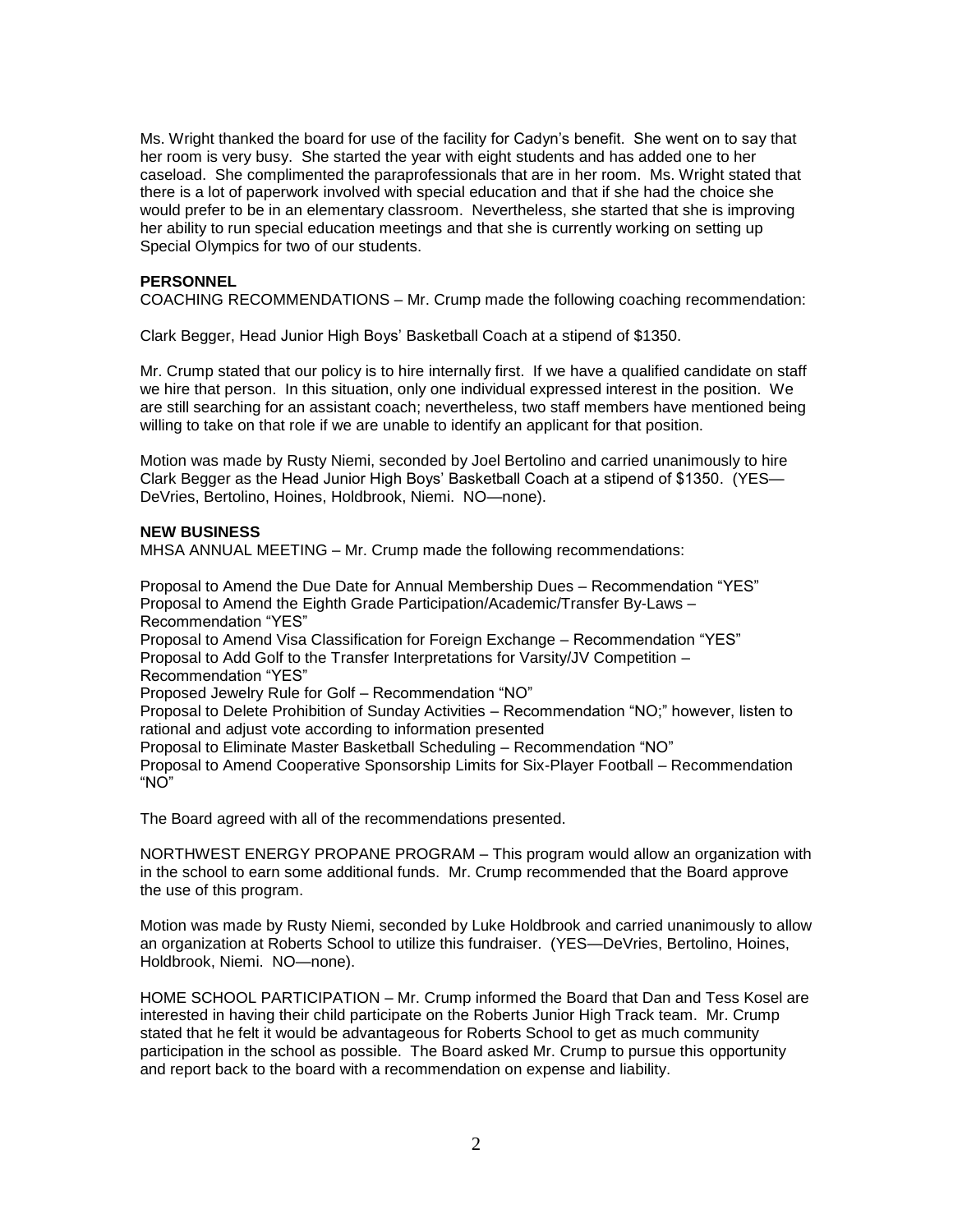YOUTH BASKETBALL PRACTICE – Erica Binando requested the use of Robert's facilities. Mr. Crump recommended that the Youth Basketball team be allowed to use the facility as long as they do not interfere with other sporting practices.

Motion was made by Luke Holdbrook, seconded by Tami Hoines and carried unanimously to allow the Youth Basketball to use a gymnasium at Roberts School. (YES—DeVries, Bertolino, Hoines, Holdbrook, Niemi. NO—none).

MAINTENANCE WALK THROUGH – Mr. Crump reviewed the maintenance needed for the School. In addition, to the maintenance issues addressed by Mr. Crump, the Board also mentioned the need to replace the sidewalk out back near the old main entrance and prune the trees. The Board also mentioned to the idea of reseating the old gymnasium.

# **OLD BUSINESS**

FOOTBALL CO-OP – Mr. Crump reported

# **SUPERINTENDENT REPORT**

SUPERINTENDENT SCHEDULE – Mr. Crump stated he would not be attending the OPIU Assessment Conference.

SUPERINTENDENT EVALUATION – Mr. Crump waived his contractual right to have the evaluation completed by the third Wednesday of January and extended the date to February 1, 2014. The Board agreed to schedule the Superintendent Evaluation for Tuesday, January 28, 2014. Sarah DeVries will compile the board's evaluations.

PROGRAM UPDATE – Mr. Crump stated the new semester schedule includes high school German

\_\_\_\_\_\_\_\_\_\_\_\_\_\_\_\_\_\_\_\_\_\_\_\_\_\_\_\_\_\_\_\_\_\_ \_\_\_\_\_\_\_\_\_\_\_\_\_\_\_\_\_\_\_\_\_\_\_\_\_\_\_\_

STUDENT ENROLLMENT – Mr. Crump stated our student count is now at 113.

# **ADJOURNMENT**

Ms. DeVries adjourned the meeting at 8:05 p.m.

Board Chair **District Clerk**